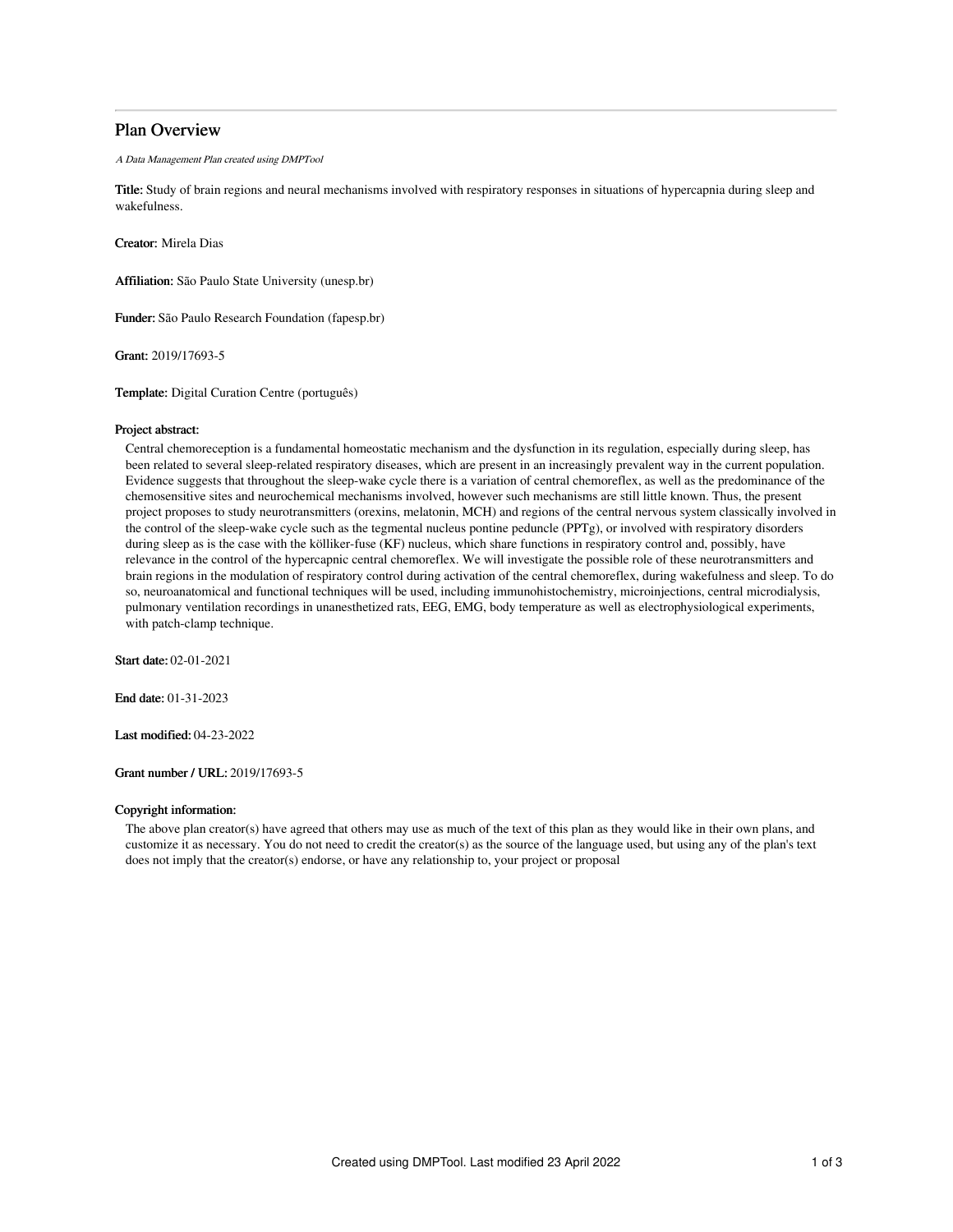# Study of brain regions and neural mechanisms involved with respiratory responses in situations of hypercapnia during sleep and wakefulness.

## Coleta de Dados

#### Que dados serão coletados ou criados?

Data will be obtained from the pulmonary ventilation recordings in a plethismograph system and from the EEG/EMG recordings of unanesthetized rats.

#### Como os dados serão coletados ou criados?

Data will be acquired through specific software for recording and analyzing ventilation, EEG and EMG data. Then it will be transferred to tables for graphing and statistical analysis.

## Documentação e Metadados

Que documentação e metadados acompanharão os dados? Graphics, figures, and tables.

## Ética e Conformidade Legal

#### Como você administrará qualquer questão ética?

All procedures were approved by the Ethics Committee for the Use of Animal of Biosciences Institute/UNESP (CEUA number 6766090620).

#### Como você vai gerenciar os direitos autorais e os direitos de propriedade intelectual (IP / IPR)?

As a result of this project, articles will be published.

### Armazenamento e Backup

#### Como os dados serão armazenados e terão backup durante a pesquisa?

Data will be backed up with copies in hard drives in laboratory computers, as well as the university offers google Drive, which assists in data storage.

## Como você vai gerenciar o acesso e a segurança?

All researchers involved in the project will have access to the data, but only the researcher responsible and coordinator will edit and update the backup.

### Seleção e Preservação

Quais dados são de valor a longo prazo e devem ser mantidos, compartilhados e / ou preservados? The data will be shared with the scientific community through publications.

## Qual é o plano de preservação a longo prazo do conjunto de dados?

We store these data in drives of the laboratory and in a cloud-based storage service.

## Compartilhamento de Dados

#### Como você vai compartilhar os dados? The data will be presented scientific congresses and it will be published in the form of articles.

#### Existem restrições ao compartilhamento de dados requeridos? No restriction.

### Responsabilidades e Recursos

### Quem será responsável pelo gerenciamento de dados? As a coordinator of the project, I will be responsible for it.